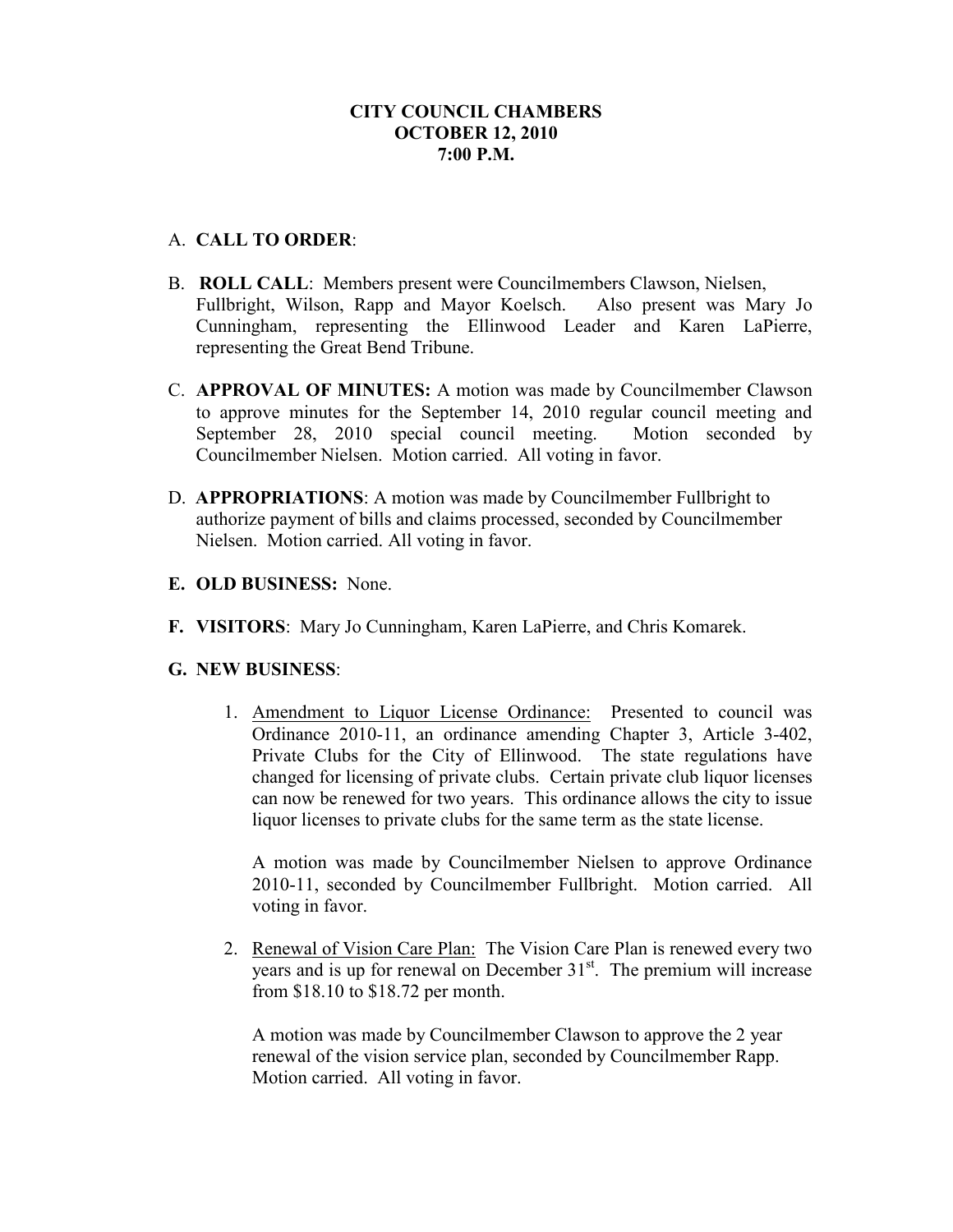### **CITY COUNCIL CHAMBERS OCTOBER 12, 2010 7:00 P.M.**

3. Resolution in Support of K-96 Project: Presented to council was Resolution No. 101210, a resolution supporting the extension of a K-96 corridor from Nickerson to Sterling. The ultimate goal of the K-96 corridor is to provide an extension of K-96 from Wichita to I-70. The project is now being promoted in segments, with the next segment from Nickerson to Sterling. The counties of Reno, Rice and Barton as well as communities in those counties are unified in their efforts to support the project.

A motion was made by Councilmember Rapp to approve Resolution 101210, seconded by Councilmember Nielsen. Motion carried. All voting in favor.

4. Executive Session: An executive session is requested to discuss confidential financial matters related to a private business. A motion was made by Councilmember Nielsen to adjourn into executive session for 15 (fifteen) minutes to discuss confidential financial matters related to a private business and that the council meeting will reconvene in the council chambers, seconded by Councilmember Rapp. Motion carried. All voting in favor. The governing body recessed into executive session at 7:15 p.m.

Meeting reconvened into regular session at 7:30 p.m. No action taken.

5. H & B Communication Request: H & B Communication has requested to purchase the property just north of the Sprint tower on West A Street, and plan to construct a building with technology upgrades totaling approximately \$260,000, which will improve broadband capability in Ellinwood and the surrounding area. They have also expressed interest in acquiring the tower itself. The city and the school have repeaters on the tower.

A motion was made by Councilmember Nielsen to authorize Robert Peter, city administrator to negotiate with H & B Communications on the purchase of the proposed property, subject to the condition of allowing the repeaters for the city and the school to stay on the tower. Motion seconded by Councilmember Clawson. Motion carried. All voting in favor.